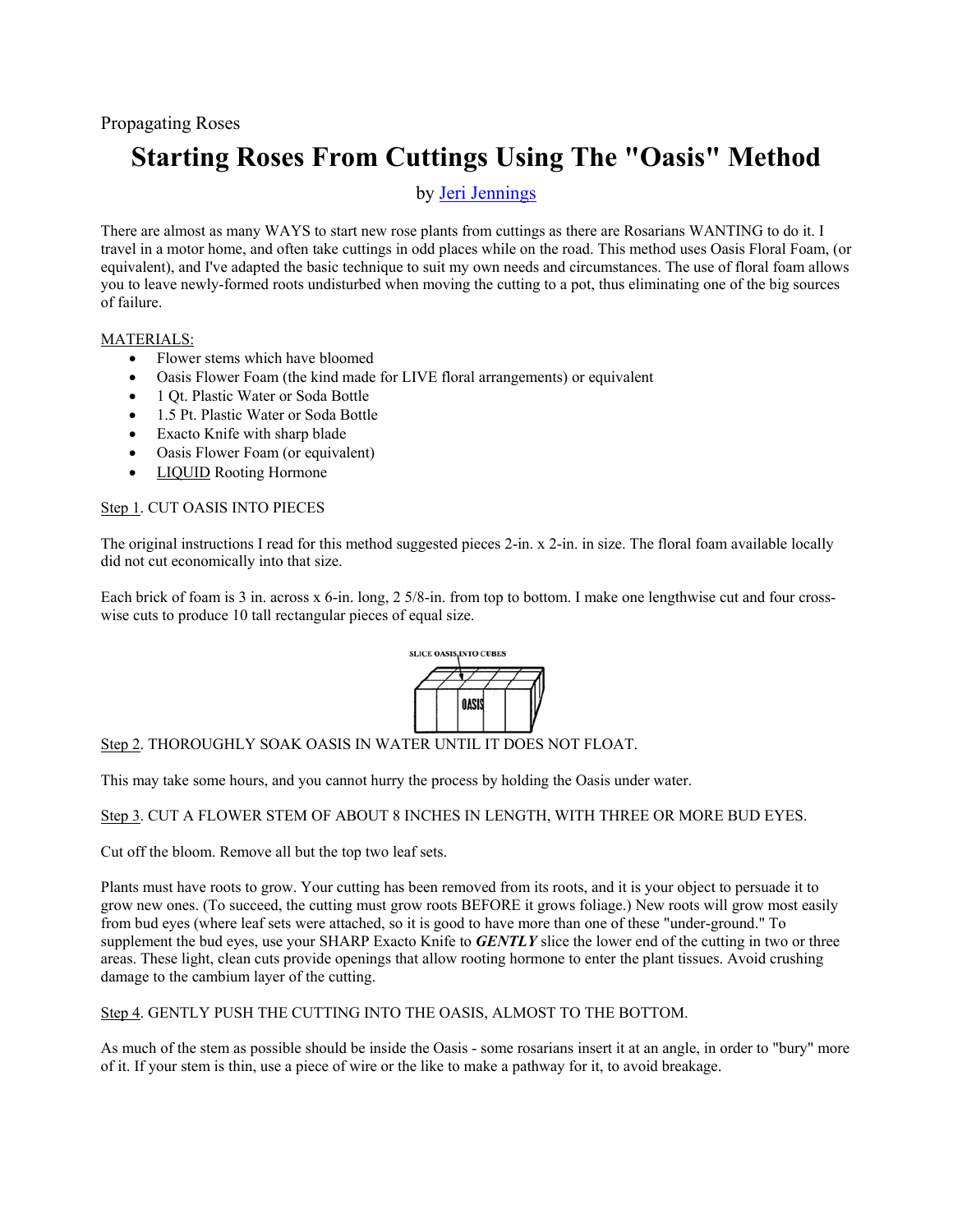

Step 5. CUT DOWN A 24-OZ. WATER BOTTLE TO 4 INCHES FROM THE BOTTOM.

We've also used cheap plastic water glasses for this purpose.

Step 6. PLACE THE OASIS, WITH THE CUTTING, INTO THE WATER BOTTLE OR GLASS. FILL WITH WATER, UNTIL HALF OF THE OASIS IS COVERED.

Step 7. PLACE CUTTING, IN OASIS, IN FILTERED LIGHT. KEEP THE WATER CONSTANTLY AT THE SAME LEVEL.

Step 8. CULTIVATE PATIENCE. NICE WHITE ROOTS WILL APPEAR THROUGH THE OASIS IN ANYWHERE FROM 3 WEEKS TO 3 MONTHS.

If your cutting withers and turns black, it's dead. If it remains green and plump, it is alive, so don't give up if you see no changes. Remember, it's really ROOTS you want to see, not leaves.

Step 9. WHEN ROOTS ARE SUBSTANTIAL, PLANT THE WHOLE UNIT - STEM, OASIS, AND ALL, IN A 1- GAL. POT OR SIMILAR. DO NOT ATTEMPT TO REMOVE THE CUTTING FROM THE OASIS. LEAVE THE ROOTS UNDISTURBED.

When roots start growing out of the bottom of the one-gallon pot, move the plant up to a 5-Gal. Pot, or plant it in the ground. Congratulations! You have a new rose plant.

Additional Thoughts . . .

Your cutting needs a high-humidity environment. For the most part, we root cuttings in a rough **cold frame**. We built it ourselves, and it's NOT fancy, but it does have a hinged, translucent lid to allow in filtered light. The cold frame sits on an old redwood picnic table, so air flows through the slats of the table, and between the boards of the cold frame. The environment is humid, but not sealed. A friend made a "cold frame" out of pvc pipe, and draped translucent plastic sheeting over it, with equally good results. We use a misting nozzle daily, to assure that the humidity level stays up